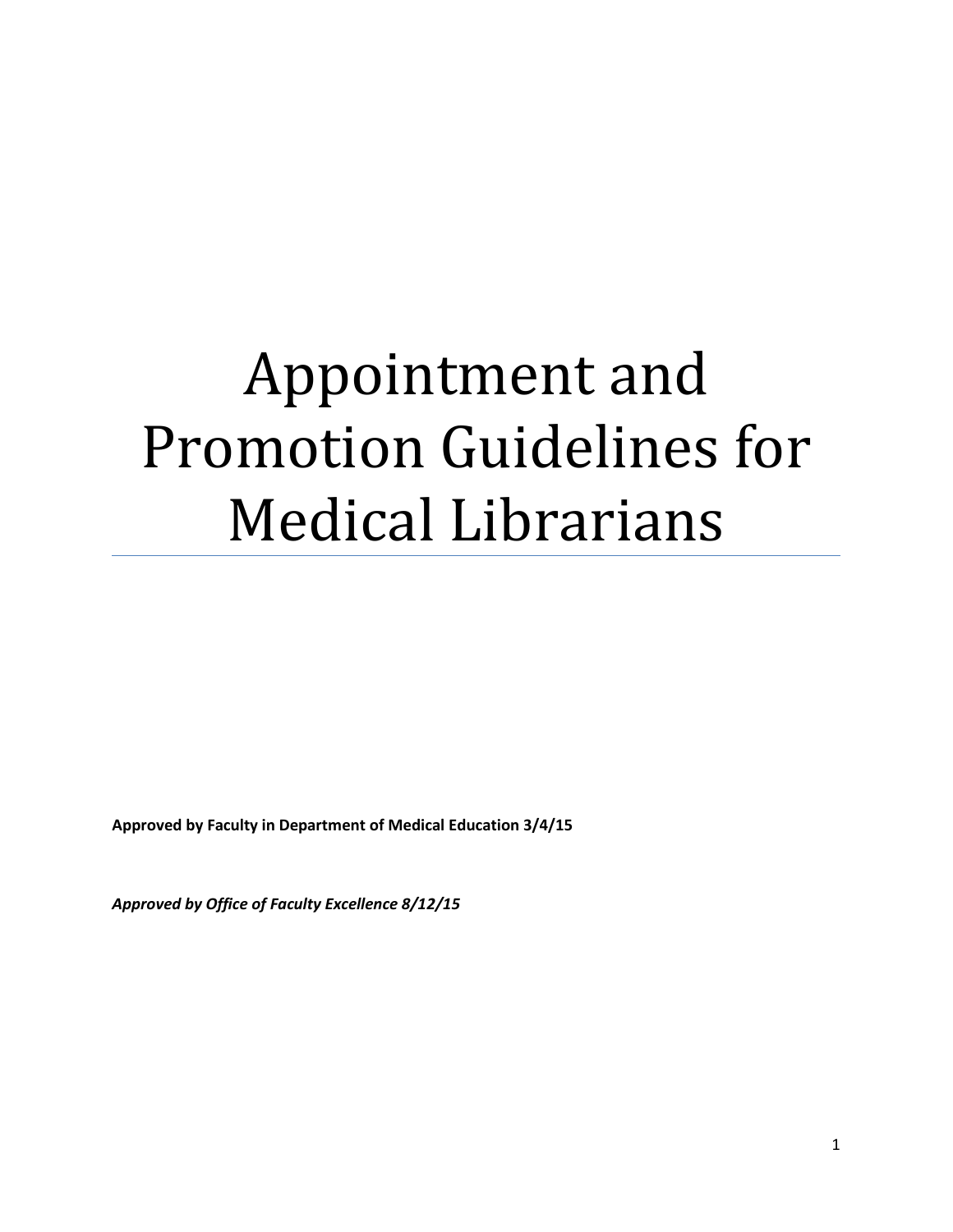# **Table of Contents**

| General Qualifications for Appointment to the Rank of Medical Assistant Librarian  4                  |
|-------------------------------------------------------------------------------------------------------|
| General Qualifications for Promotion to the Rank of Medical Associate Librarian4                      |
|                                                                                                       |
|                                                                                                       |
|                                                                                                       |
| Founding Faculty effort with Curriculum Development, Creation of Health Sciences Library, and         |
|                                                                                                       |
|                                                                                                       |
|                                                                                                       |
|                                                                                                       |
| UCF College of Medicine Examples of Evidence of Scholarship, Instructional and Service Activities for |
|                                                                                                       |
| Founding Faculty Activities in establishing foundation of a new medical school  15                    |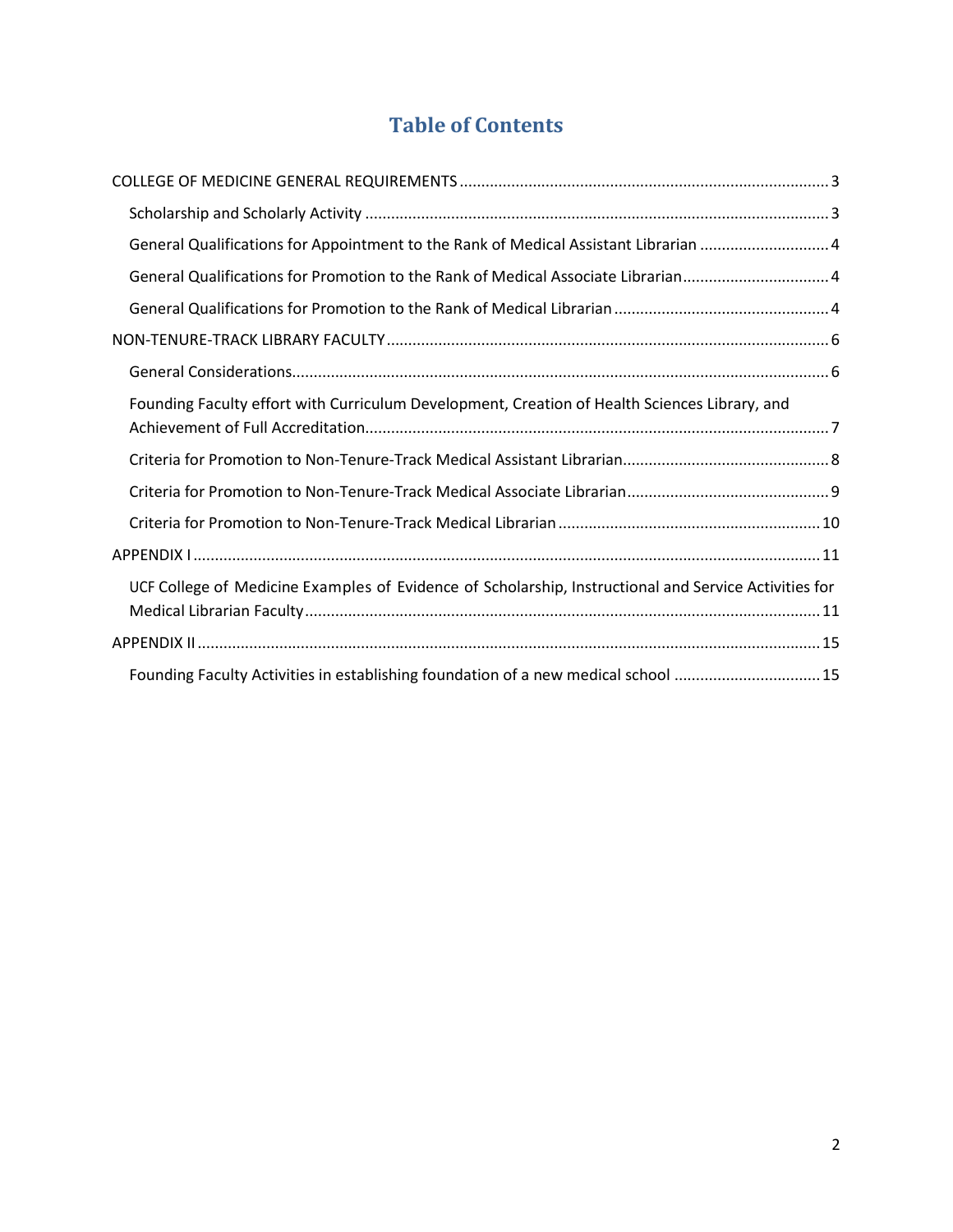#### **COLLEGE OF MEDICINE GENERAL REQUIREMENTS**

#### <span id="page-2-1"></span><span id="page-2-0"></span>**Scholarship and Scholarly Activity**

The academic mission of the College of Medicine requires all faculty members to engage in scholarship and scholarly activity. Faculty efforts in these areas are reported and assessed during the annual evaluation process and are considered pivotal when a faculty member is considered for promotion.

Scholarship, marked by the methodical accumulation and acquisition of knowledge leads to expert mastery in one or more areas of academic study. The generation and dissemination of new knowledge demonstrates proficiency in a field of study and sets the pace for future generations of professionals and researchers. Scholarship is demonstrated by scientific investigation and publication, and may be accompanied by funded research.

Scholarly activity draws from the current literature and, when appropriate, "best practices" in one's field to create new knowledge.

Scholarship and scholarly activity requires the dissemination and acceptance of new knowledge by one's peers. Evidence of this can include creative works in teaching, research, academic leadership, library services, and/or other activities in which the College of Medicine faculty might be engaged. In all cases, the faculty member assumes primary responsibility for dissemination of new knowledge and submission for peer review.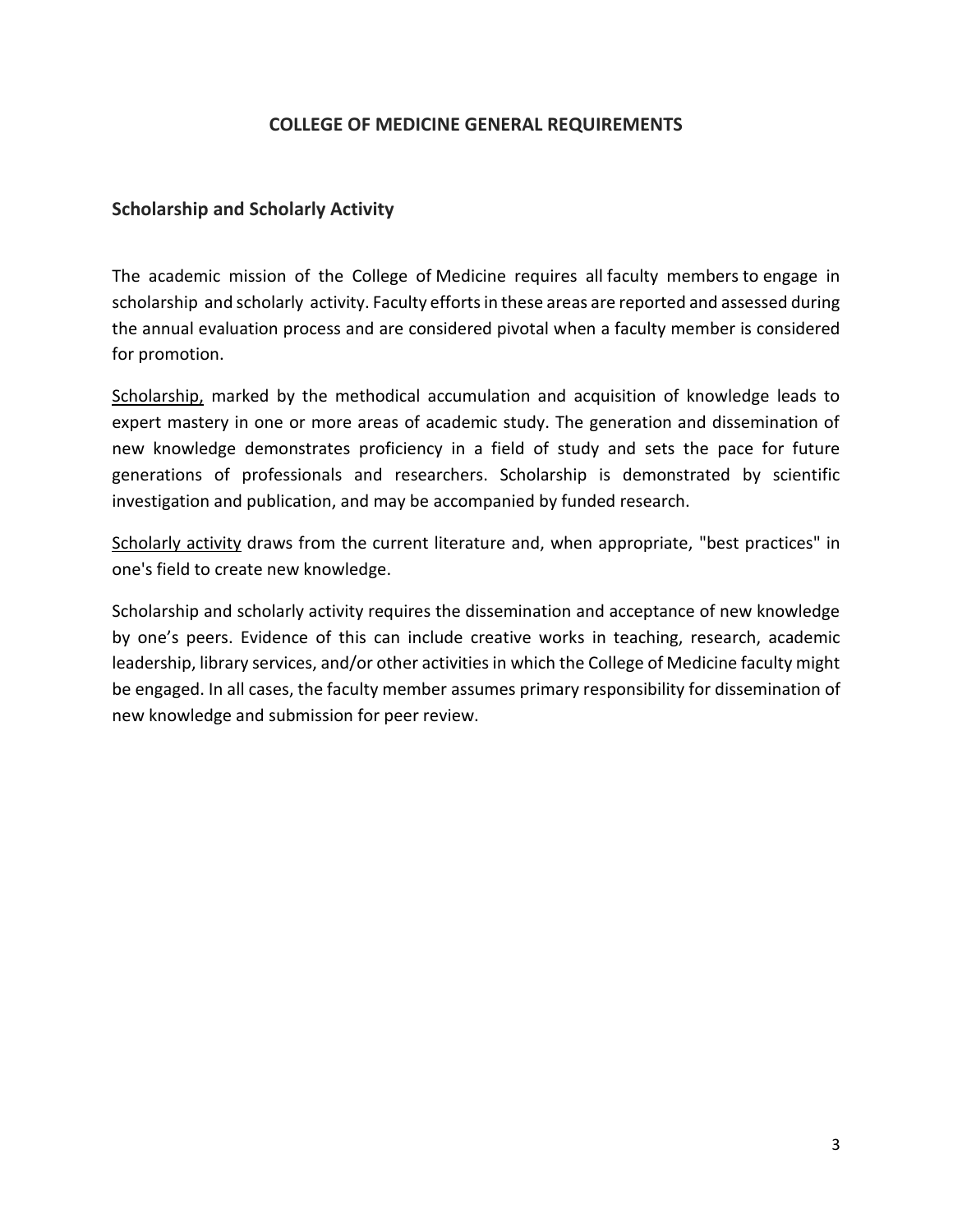#### <span id="page-3-0"></span>**General Qualifications for Appointment to the Rank of Medical Instructor Librarian**

Candidates must have a master's degree in library science from an ALA-accredited institution. No experience is required, but academic transcripts and documented recommendations should indicate potential for successful performance as an academic librarian. This rank should be considered an initial rank. Individuals are expected to seek promotion after serving as a Medical Instructor Librarian for at least two years.

### <span id="page-3-1"></span>**General Qualifications for Promotion to the Rank of Medical Assistant Librarian**

Candidates must have a master's degree in library science from an ALA-accredited institution and at least two years of experience as a professional librarian or equivalent after completing the master's degree.

The usual time in rank as Medical Instructor Librarian is at least two years. Therefore, requests for promotion to Medical Assistant Librarian normally will not be considered until two years at the Medical Instructor Librarian rank has been served. Early consideration for promotion to Medical Assistant Librarian is not appropriate. All candidates for promotion to Medical Assistant Librarian must demonstrate a record of productive scholarship and scholarly activity demonstrating university or local prominence, e.g., participation in peer-reviewed publications, presenting at meetings, service on committees.

#### **General Qualifications for Promotion to the Rank of Medical Associate Librarian**

Candidates must have a master's degree in library science from an ALA-accredited institution and at least five years of experience as a professional librarian or equivalent after completing the master's degree. The usual time in rank as Medical Assistant Librarian is 5 years.

Therefore, requests for promotion to Medical Associate Librarian normally will not be considered until a full five years in the Medical Assistant Librarian rank has been served. Early consideration for promotion to Medical Associate Librarian is appropriate when all of the criteria that would have been evaluated after a five-year interval are clearly fulfilled in fewer than five years. Years in the equivalent rank at one or more other institutions prior to beginning employment at UCF may be counted when calculating the total number of years in rank. All candidates for promotion to Medical Associate Librarian must demonstrate a sustained record of productive scholarship, scholarly activity and service demonstrating state-wide or regional prominence, e.g., participation in peer-reviewed publications, invitations to present at meetings, service on committees, mastery of one or more fields of library specialization.

#### <span id="page-3-2"></span>**General Qualifications for Promotion to the Rank of Medical Librarian**

The title of Medical Librarian represents the highest academic award within the Librarian track and holds special recognition in the College and academic community. Not all Medical Associate Librarians will reach the rank of Medical Librarian. Promotion to Medical Librarian is not awarded based on longevity, but rather because of superior achievement at the national level with the promise of continued contribution. The usual minimum time in rank as Medical Associate Librarian is five years. There is no limit to the maximum years for consideration. Early consideration for promotion to Medical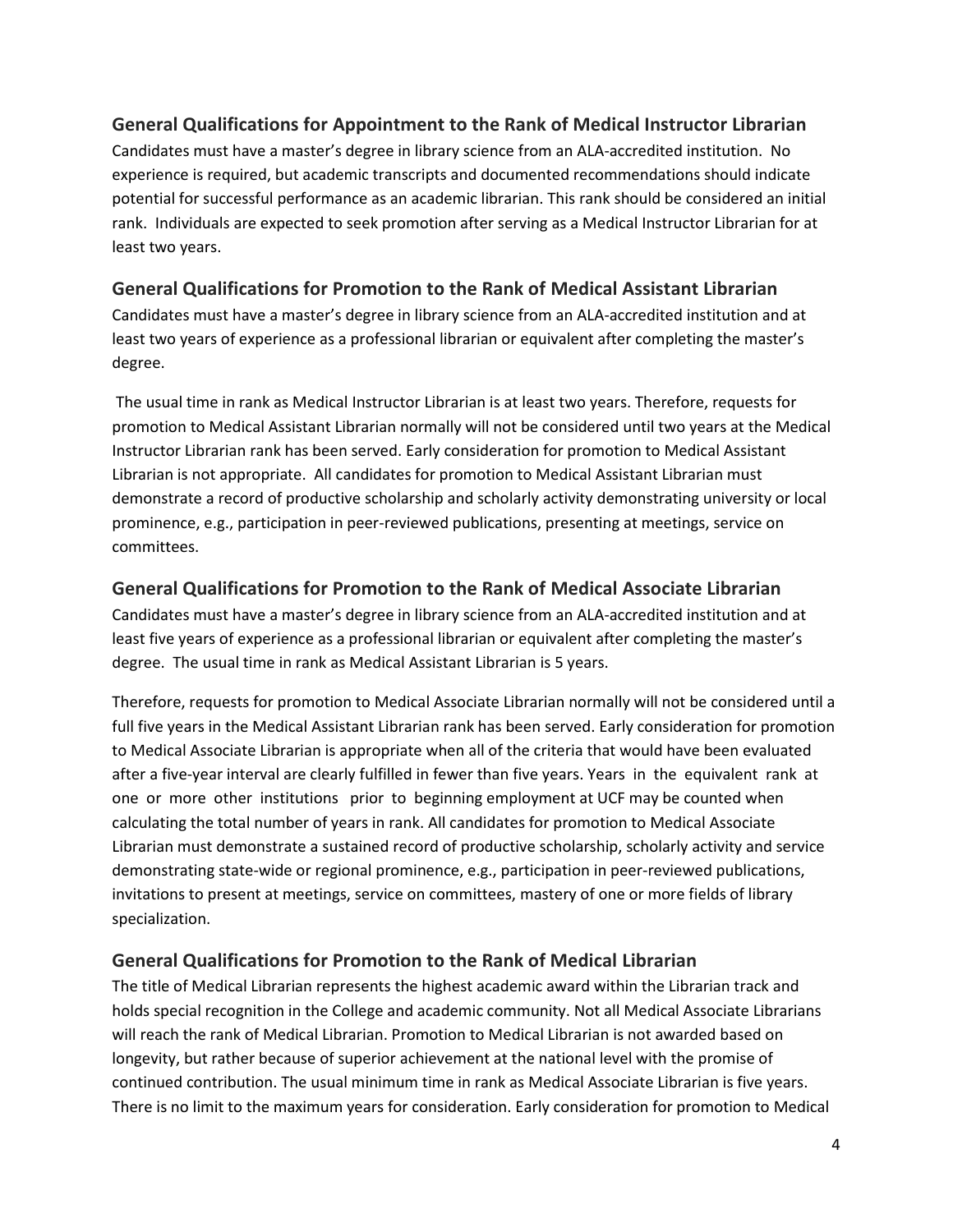Librarian is appropriate when all of the criteria that would have been evaluated after a five-year interval are all clearly fulfilled in fewer than five years. Years served in the equivalent rank at one or more institutions prior to beginning employment at UCF may be counted when calculating the number of years in rank. However, there is no maximum number; more than five years might be required to establish acceptable credentials. All candidates for promotion to Medical Librarian must demonstrate a sustained record of productive scholarly activity, scholarship, and service demonstrating national prominence e.g., participation in grants, peer-reviewed publications, mastery and recognized leadership in one or more fields of library specialization, invited presentations.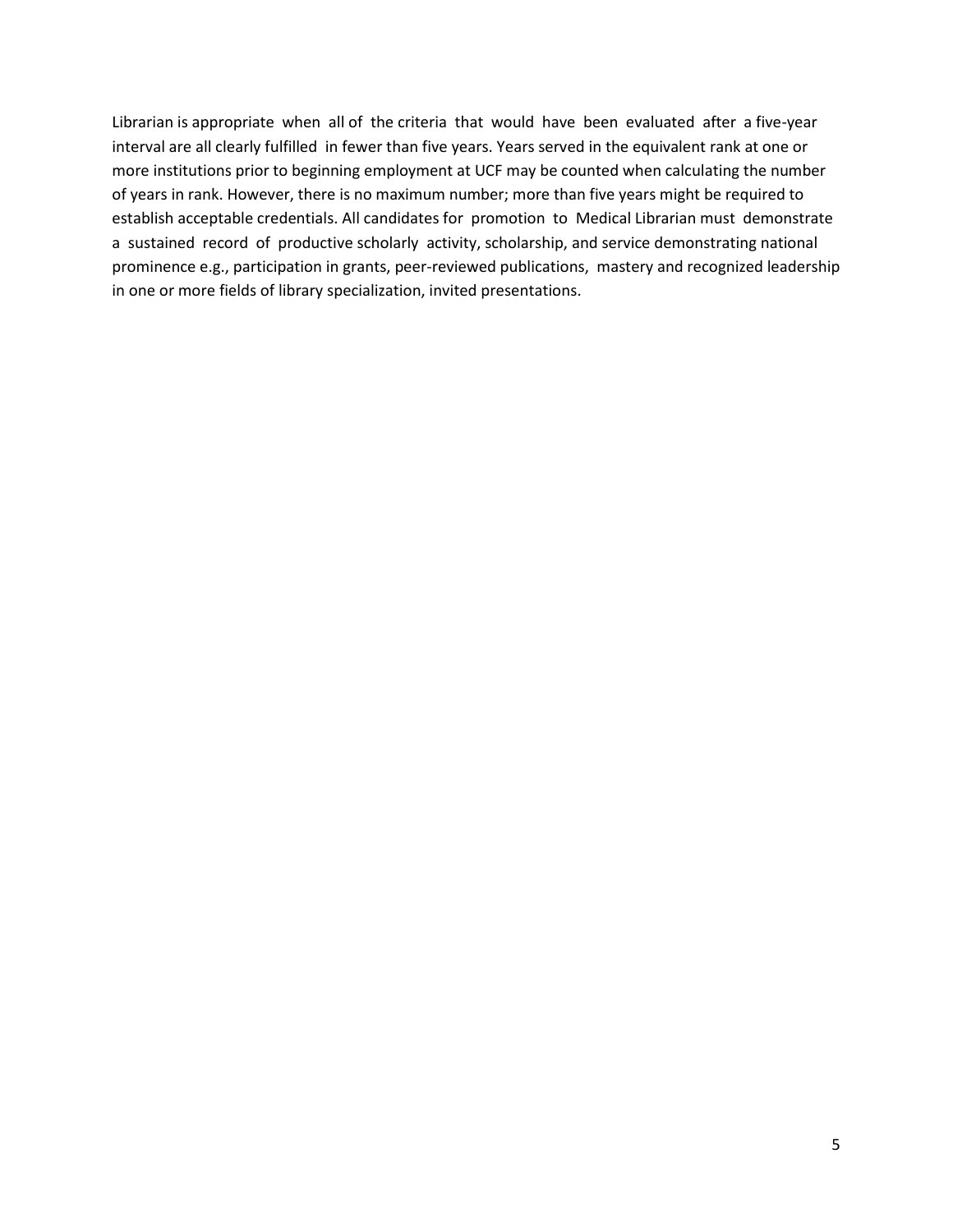#### **NON-TENURE-TRACK LIBRARY FACULTY**

#### <span id="page-5-1"></span><span id="page-5-0"></span>**General Considerations**

Non-tenure-track faculty members in the Health Sciences Library typically concentrate on administrative service, teaching and scholarly activity involving research. To qualify for promotion to a higher rank, non-tenure-track medical library faculty members in the department must both demonstrate excellence in library and information sciences and teaching and have a sustained, productive record of scholarship and scholarly activity. Additionally, medical library faculty must also participate in service activities appropriate to their rank (national, regional, university, college or departmental). Service activities typically represent a relatively small proportion of any faculty member's assignment; yet, significant contributions in this area should also be recognized when considering a faculty member's qualifications for promotion.

The College of Medicine has identified examples of evidence (Appendix I) that may be used to demonstrate excellence in library and information sciences, teaching, scholarship, leadership, and other activities when a faculty member is considered for promotion to a higher rank. This list of examples is intended to cover the wide range of activities and products that might be associated with a diverse group of faculty. Therefore, a faculty member is not expected to demonstrate every example of evidence listed. The actual mix of examples included as evidence of excellence and achievement in a promotion portfolio may vary from one individual to another.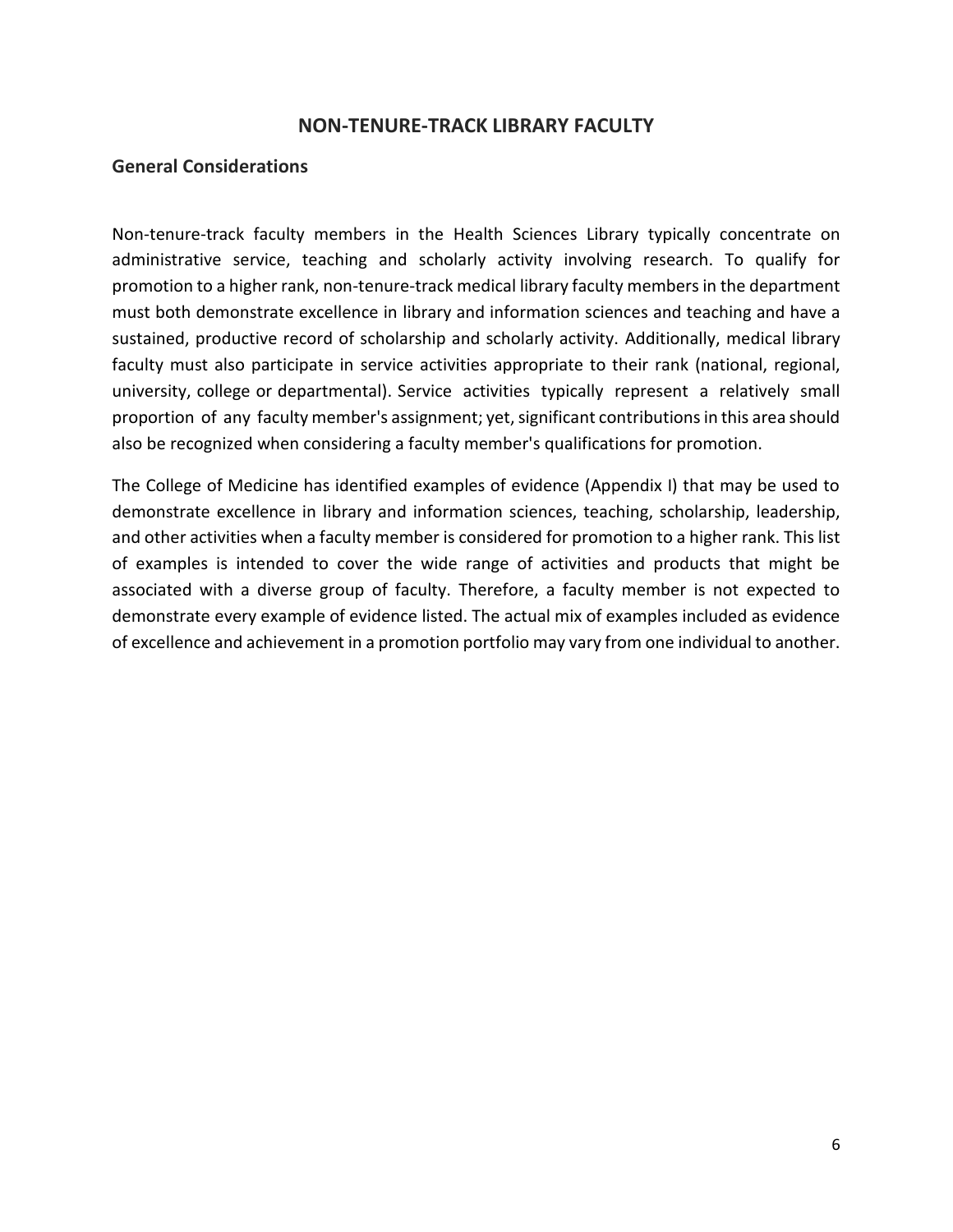# <span id="page-6-0"></span>**Founding Faculty effort with Curriculum Development, Creation of Health Sciences Library, and Achievement of Full Accreditation**

Faculty hired by the College between 2007 and 2013 are designated Founding Faculty. Specific activities of these individuals that differ from other library faculty are outlined in Appendix II. The founding faculty, in varying degrees, has devoted their efforts to developing the infrastructure and educational program for the MD degree at the expense of having protected time to produce individual scholarly works. This process of continual quality improvement has been exercised since day one and the result is a dynamic and highly integrated educational program developed and approved by faculty and recognized by the Liaison Committee on Medical Education (LCME).

National data is available on the performance of the students within the program attesting to the excellence faculty have exhibited in their founding efforts in these initial years. The library was a key component to the success of the curriculum developed. Founding library faculty who were involved in the creation of the Health Sciences Library should therefore be given recognition for their activities during this time.

Founding faculty who demonstrate significant involvement in the examples of founding activities which are found in Appendix II may use these activities as evidence of one component of accomplishment for one step in the promotion process from Medical Assistant to Medical Associate or from Medical Associate to Medical Librarian. It is expected that the founding faculty will also be involved in other activities demonstrating scholarship.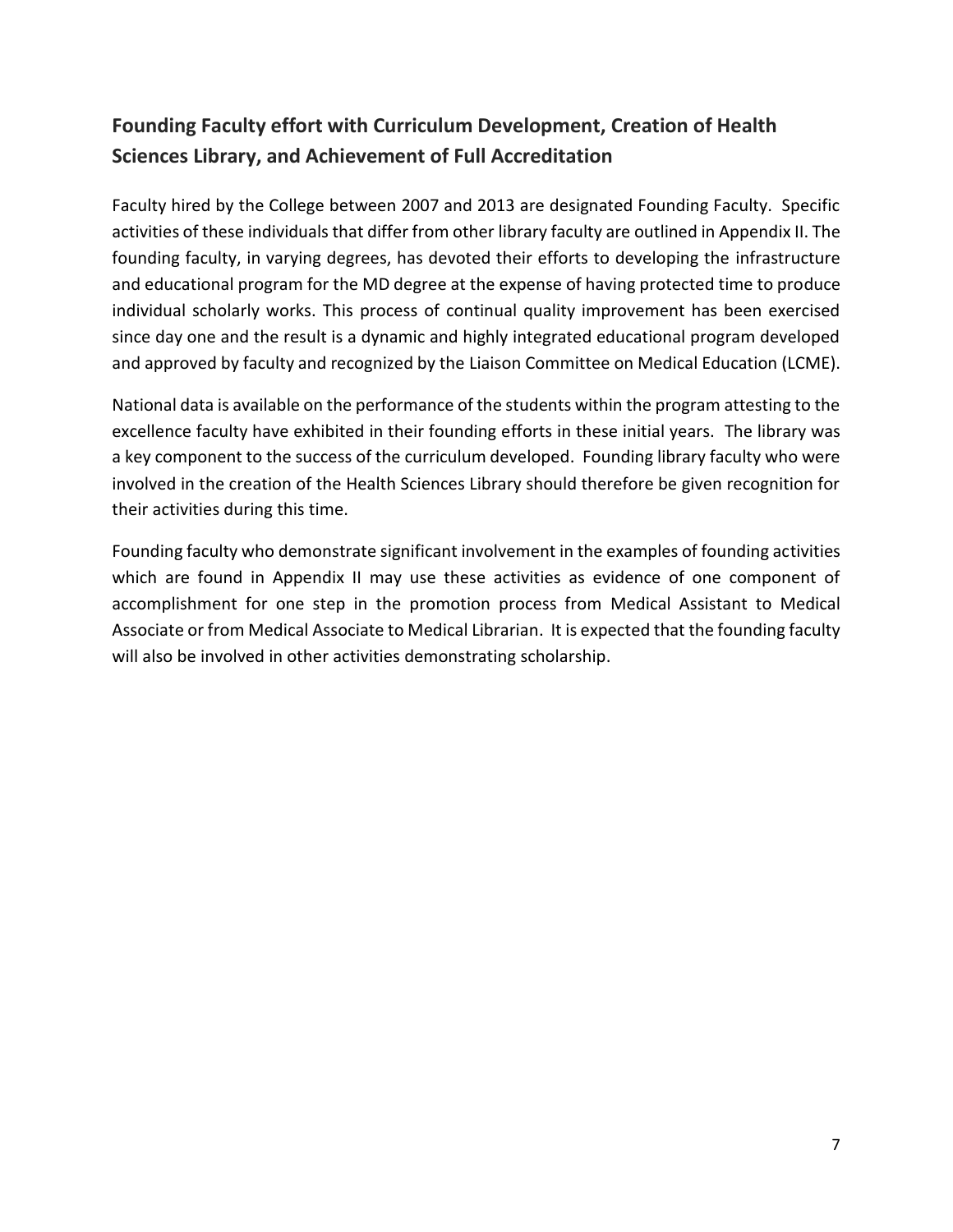## <span id="page-7-0"></span>**Criteria for Promotion to Non-Tenure-Track Medical Assistant Librarian**

To receive appointment to non-tenure-track Medical Assistant Librarian, a candidate must demonstrate: (1) Academy of Health Information Professions (AHIP) certification (2) progress towards mastery of one or more fields of library specialization (3) interest in making scholarly contributions including abstracts, posters and presentations at local or regional meetings (4) instructional contributions, and (5) substantial service contributions. Examples of achievement of these criteria include the following: (Additional examples are located in Appendix I.)

#### *Library and Information Sciences*

It is expected that candidates will demonstrate expertise and accomplishments related to one or more fields of specialization. These could include: reference services, electronic resources, technology services, public services, or other specialties relevant to the candidate's position. Additionally, the non-tenure-track Medical Assistant Librarian must exhibit autonomy in supporting assigned faculty and student groups through the Personal Librarian and Medical Library Liaison programs.

#### *Scholarship in Research*

Promotion to non-tenure-track Medical Assistant Librarian in some cases requires the candidate to have established a local or university-based reputation for scholarship in his/her area(s) of concentration. Submission of educational or other materials in peer-reviewed repositories or refereed journals, presenting at local or regional meetings, service as an ad hoc reviewer, service on local or regional committees or review panels, and other lines of evidence can indicate that a candidate has established a local or regional reputation for scholarship in research.

#### *Instructional Contributions*

Instructional contributions are an important component of promotion to non-tenure-track Medical Assistant Librarian. Examples of achievement in this area include but are not limited to participating in didactic courses; one-on-one and small group interactions with faculty and/or students; and planning or teaching faculty development or continuous professional development training programs.

#### *Service Activities and Academic Leadership*

Can include:

- Service to local, state, or regional library associations.
- Membership on departmental, college, and/or university committees.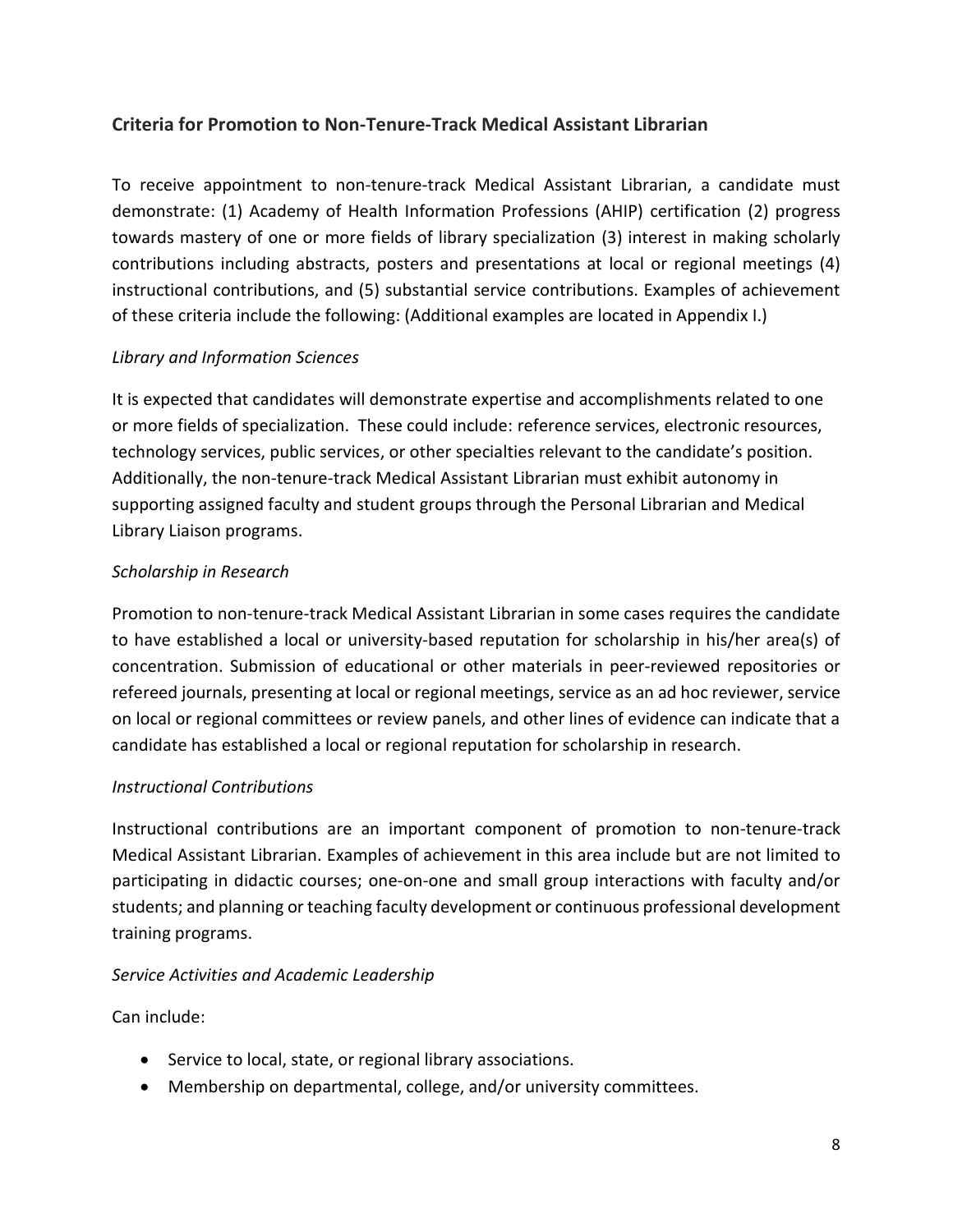Participation in activities such as accreditation, assessment, or institutional effectiveness programs.

#### <span id="page-8-0"></span>**Criteria for Promotion to Non-Tenure-Track Medical Associate Librarian**

To receive appointment to non-tenure-track Medical Associate Librarian, a candidate must demonstrate: (1) AHIP certification (2) mastery of one or more fields of library specialization (3) a productive record of peer-reviewed scholarship and/or research in his/her area(s) of concentration with regional or national reputation, (4) instructional contributions, and (5) substantial service contributions. Examples of achievement of these criteria include the following: (Additional examples are located in Appendix I.)

#### *Library Service*

It is expected that candidates will demonstrate expertise and accomplishments related to one or more fields of specialization. These could include: reference services, electronic resources, technology services, public services, or other specialties relevant to the candidate's position. Evidence of excellence in this area may include: recognition by peers for subject or professional expertise, invitations to serve on regional or national library-related associations or committees and presentations at regional or national meetings. Additionally, the non-tenure-track Medical Associate Librarian must exhibit autonomy in supporting and leading the Personal Librarian and Medical Library Liaison programs.

#### *Scholarship in Research*

Promotion to non-tenure-track Medical Associate Librarian in some cases requires the candidate to have established a strong regional or national reputation for scholarship in his/her area(s) of concentration. Examples include but are not limited to acceptance of educational or other materials in peer-reviewed repositories, acceptance of articles or reports for publication in refereed journals, book chapters, books, invited reviews, funded grant submissions, papers and/or presentations at professional associations, speaking at regional or national meetings, service as an ad hoc reviewer or on editorial boards, service on regional or national committees or review panels.

#### *Instructional Contributions*

Instructional contributions are an important component of promotion to non-tenure-track Medical Assistant Librarian. Examples of achievement in this area include but are not limited to participating in didactic courses; one-on-one and small group interactions with faculty and/or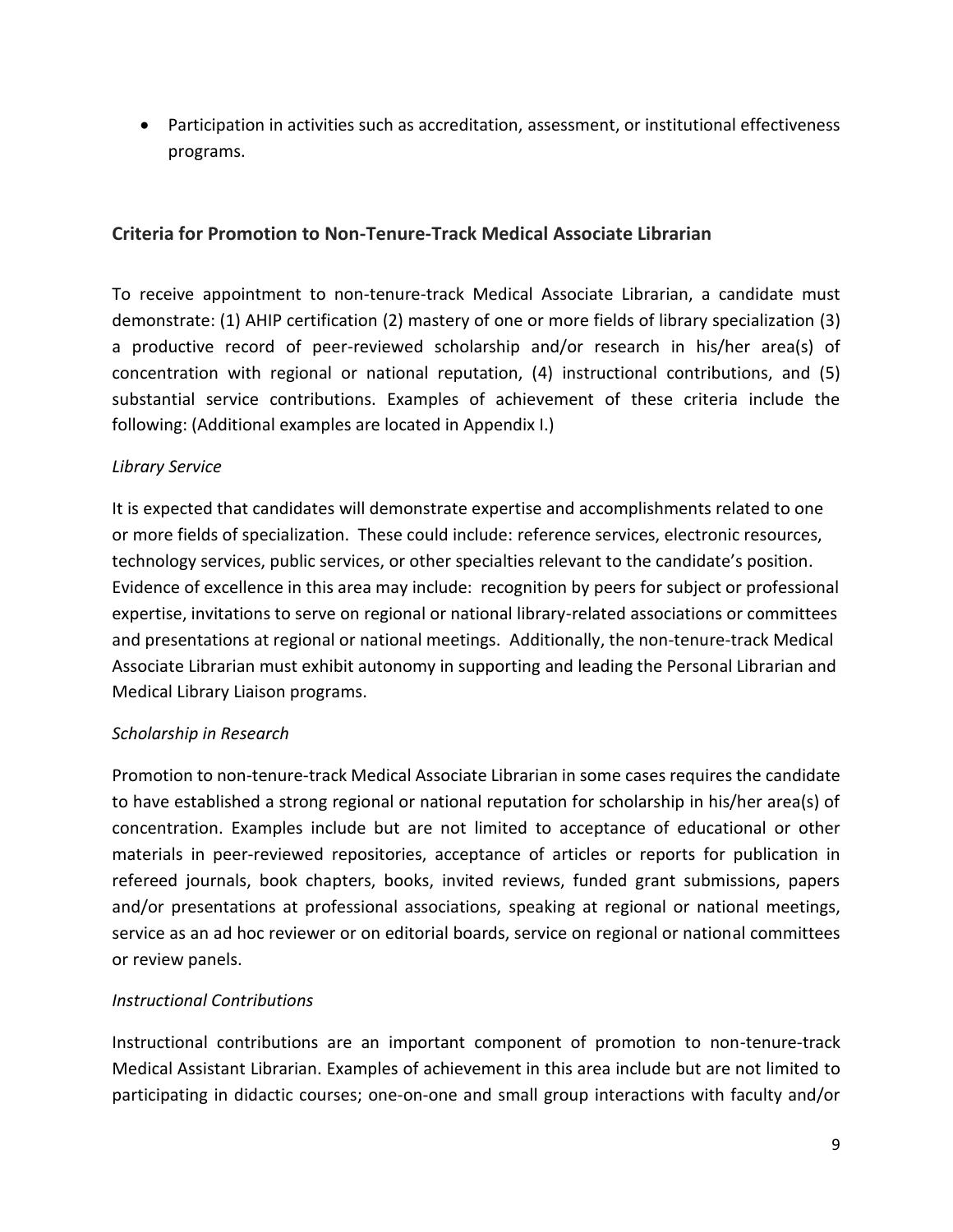students; and planning or leading faculty development or continuous professional development training programs.

*Service Activities and Academic Leadership*

Can include:

- Service to regional or national library associations.
- Membership on committees of affiliated associations including AAMC, AAHSL, HIMSS.
- Membership on departmental, college, and/or university committees.
- Participation in activities such as accreditation, assessment, or institutional effectiveness programs.

#### <span id="page-9-0"></span>**Criteria for Promotion to Non-Tenure-Track Medical Librarian**

Promotion is not based solely on performance at another university; one must demonstrate productivity at UCF. Early consideration for promotion to Medical Librarian is appropriate when all of the criteria that would have been evaluated after a five-year interval are all clearly fulfilled in fewer than five years. Years served in the equivalent rank at one or more institutions prior to beginning employment at UCF may be counted when calculating the number of years in rank. However, there is no maximum number; more than five years might be required to establish acceptable credentials. All candidates for promotion to Medical Librarian must demonstrate: a sustained record of productive scholarly activity and scholarship demonstrating national prominence. To receive appointment to non-tenuretrack Medical Librarian, a candidate must demonstrate: (1) evidence of continued mastery of one or more fields of library specialization (2) leadership in library and information science (3) a sustained and productive record of peer-reviewed scholarship demonstrating a national or international reputation, (4) continued instructional contributions, and (5) continued significant service contributions. Examples of the lines of evidence that may be used to demonstrate achievement of these criteria besides those listed above can be found in Appendix I.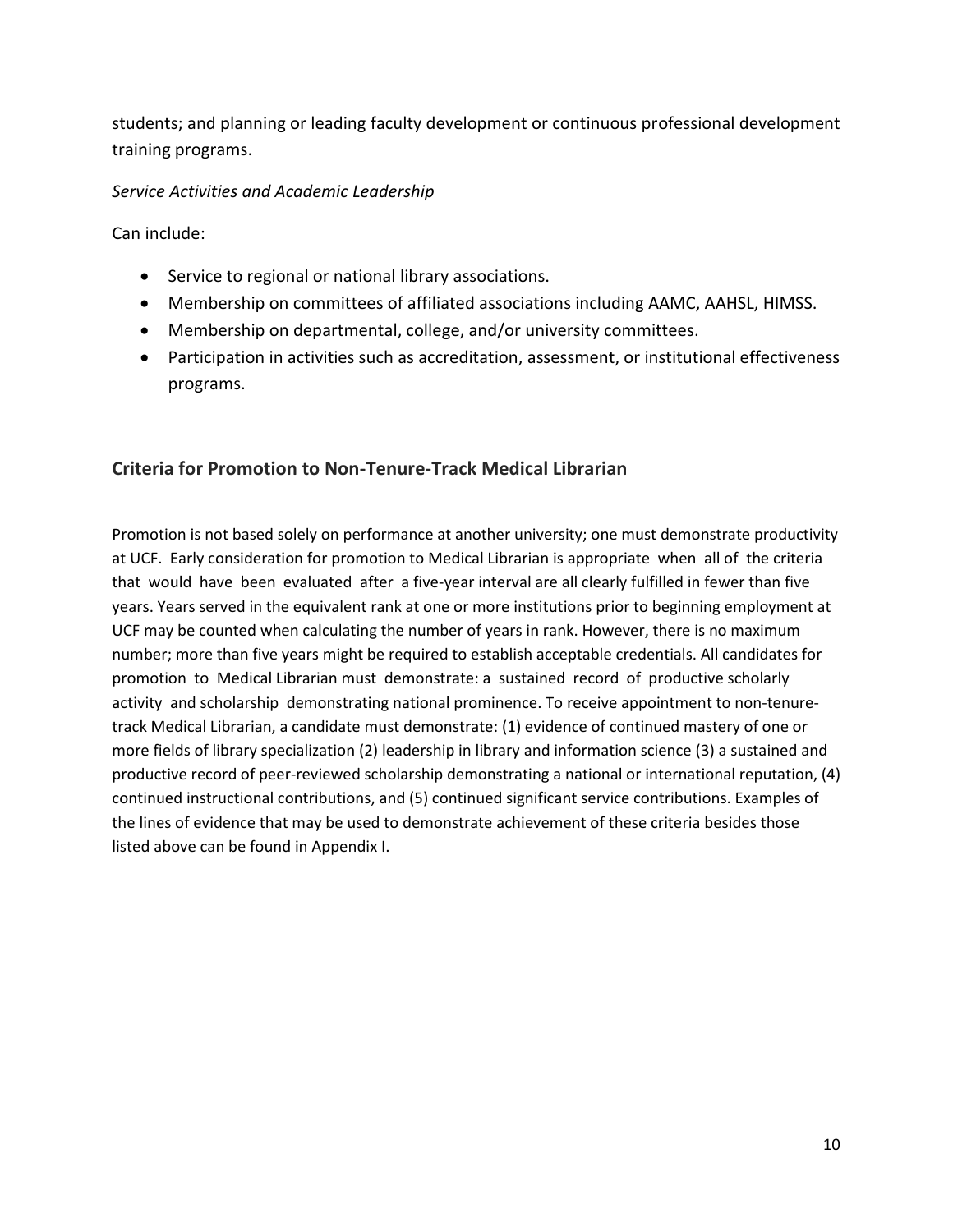## **APPENDIX I**

# <span id="page-10-1"></span><span id="page-10-0"></span>**UCF College of Medicine Examples of Evidence of Scholarship, Instructional and Service Activities for Medical Librarian Faculty**

NOTE: The examples of scholarship, instruction, and service listed at each rank below are not exclusive to that rank. In particular, those examples of excellence in scholarly activity and instruction listed under Medical Associate Librarian, if sustained, would provide evidence for promotion to the rank of Medical Librarian.

| Area                       | • Medical Assistant<br>Librarian                                                                                                                                                                                                                                                                                                                                                         | • Medical Associate<br>Librarian (In addition to<br>examples for Medical<br>Assistant Librarian)                                                                                                                                                                                                                                                                                                                                                                                                                                                                                                                                                                                                        | • Medical Librarian (In<br>addition to examples for<br><b>Medical Associate</b><br>Librarian)                                                                                                                                                                                                                                                                                                                                                                                                                                                           |
|----------------------------|------------------------------------------------------------------------------------------------------------------------------------------------------------------------------------------------------------------------------------------------------------------------------------------------------------------------------------------------------------------------------------------|---------------------------------------------------------------------------------------------------------------------------------------------------------------------------------------------------------------------------------------------------------------------------------------------------------------------------------------------------------------------------------------------------------------------------------------------------------------------------------------------------------------------------------------------------------------------------------------------------------------------------------------------------------------------------------------------------------|---------------------------------------------------------------------------------------------------------------------------------------------------------------------------------------------------------------------------------------------------------------------------------------------------------------------------------------------------------------------------------------------------------------------------------------------------------------------------------------------------------------------------------------------------------|
| Scholarship<br>in Research | • Founding faculty activities<br>in development of<br>curriculum and library<br>infrastructure<br>• Submission and/or<br>publication and/or<br>presentation of abstracts,<br>posters, reports and/or<br>workshops/presentations<br>at regional, local,<br>university or college<br>events<br>• Contributions to grant<br>proposal development<br>• Program evaluation-<br>based research | • Peer reviewed articles,<br>invited reviews, reports<br>• Papers presented at<br>professional associations<br>• Presentations and<br>workshops for external<br>audiences<br>• College or university-<br>based competitive grant<br>recipient<br>• Publication of materials in<br>peer-reviewed<br>depositories such as<br>MedEdPORTAL<br>• Presentations at regional<br>and/or national meetings<br>(with refereed published<br>abstracts)<br>· Invited seminars/lectures<br>at other institutions<br>• Peer review of<br>manuscripts for major<br>journals<br>• Adoption of innovative<br>educational materials by<br>other institutions<br>· Major contributions to<br>grant proposal<br>development | • Citations in peer-<br>reviewed journals<br>• Publication of invited<br>review articles<br>• Procurement (as PI or Co-<br>Investigator) of<br>competitive grant funding<br>for research, curriculum<br>development, or other<br>scholarly activities<br>• Authoring chapters in<br>textbook or other books<br>· Invited presentations at<br>national meetings<br>· Editor of text, research,<br>or other types of books<br>• Editor or member of<br>editorial board of journals<br>• Awards or other<br>recognition for excellence<br>in librarianship |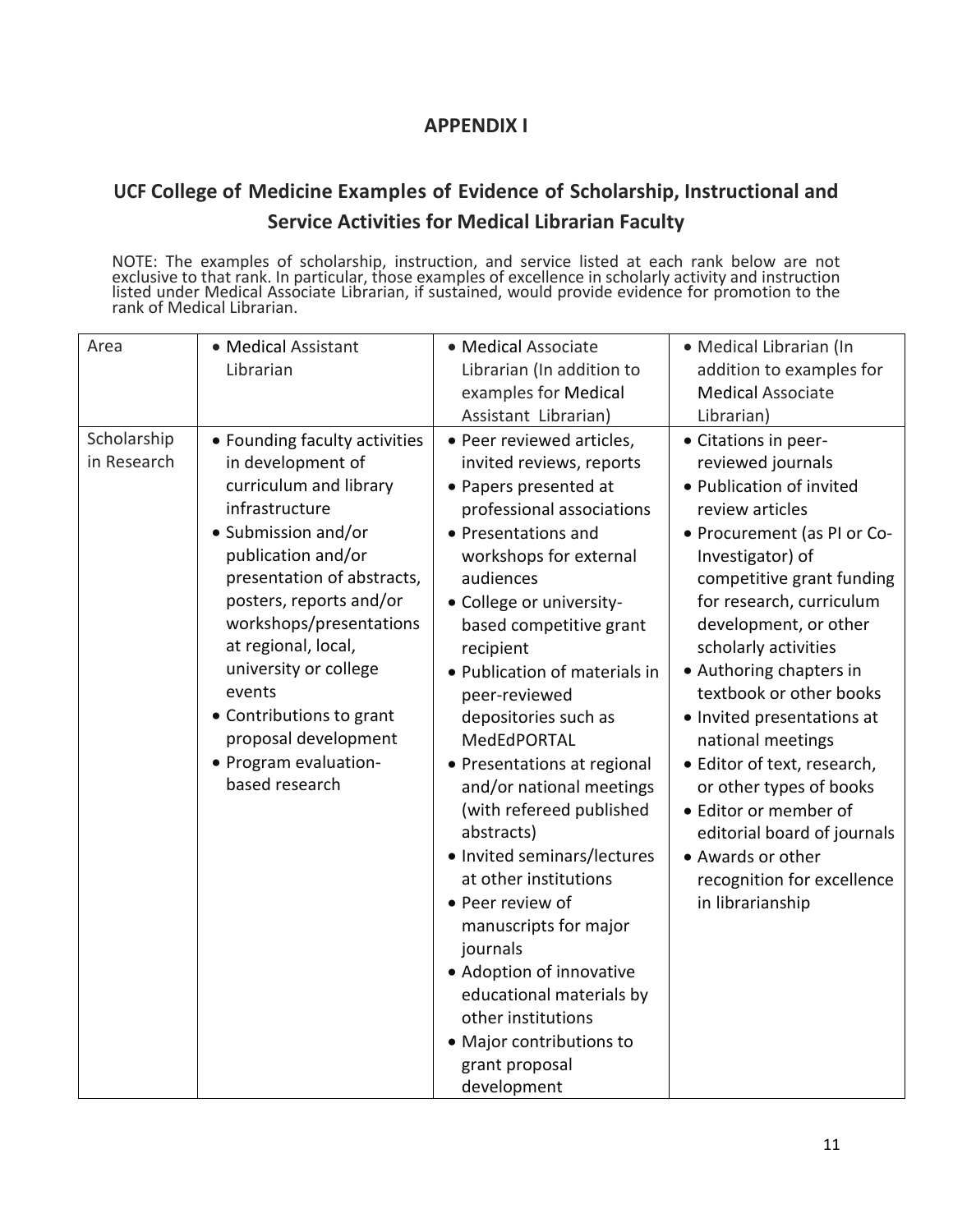|                                           |                                                                                                                                                                                                                                                                                                                                                                                                                                                | • Co-investigator on funded<br>grants<br>• Invitations to serve ad-<br>hoc reviewer for journals<br>or grant proposals<br>• Contribution to the<br>development or<br>enhancement of a model<br>program that is integral<br>to the success of one's<br>own department or other<br>departments or programs<br>within University of<br>Central Florida College of<br>Medicine<br>• Contribution to the<br>development of a<br>program that expands the<br>services, productivity,<br>revenue, and reputation<br>of the University of<br>Central Florida College of<br>Medicine |                                                                                                                                                              |
|-------------------------------------------|------------------------------------------------------------------------------------------------------------------------------------------------------------------------------------------------------------------------------------------------------------------------------------------------------------------------------------------------------------------------------------------------------------------------------------------------|-----------------------------------------------------------------------------------------------------------------------------------------------------------------------------------------------------------------------------------------------------------------------------------------------------------------------------------------------------------------------------------------------------------------------------------------------------------------------------------------------------------------------------------------------------------------------------|--------------------------------------------------------------------------------------------------------------------------------------------------------------|
| Teaching and<br>Educational<br>Leadership | • Founding faculty activities<br>in development of<br>curriculum and library<br>infrastructure<br>• Participation in didactic<br>courses, faculty<br>development and<br>continuous professional<br>development training<br>programs<br>• Mentorship of medical<br>students, graduate<br>students and/or<br>postdoctoral fellows<br>• Development of novel<br>materials<br>• Creation of in-house<br>publications,<br>presentations, LibGuides, | • Leading or participating in<br>didactic courses, faculty<br>development and<br>continuous professional<br>development training<br>programs<br>• Mentorship of medical<br>students, graduate<br>students and/or<br>postdoctoral fellows<br>• Participation in consulting<br>activities related to areas<br>of expertise<br>• Success and<br>accomplishments of<br>students<br>• Development of<br>educational technology                                                                                                                                                   | • Mentorship of medical<br>students, graduate<br>students and/or<br>postdoctoral fellows<br>• Lead consulting activities<br>related to areas of<br>expertise |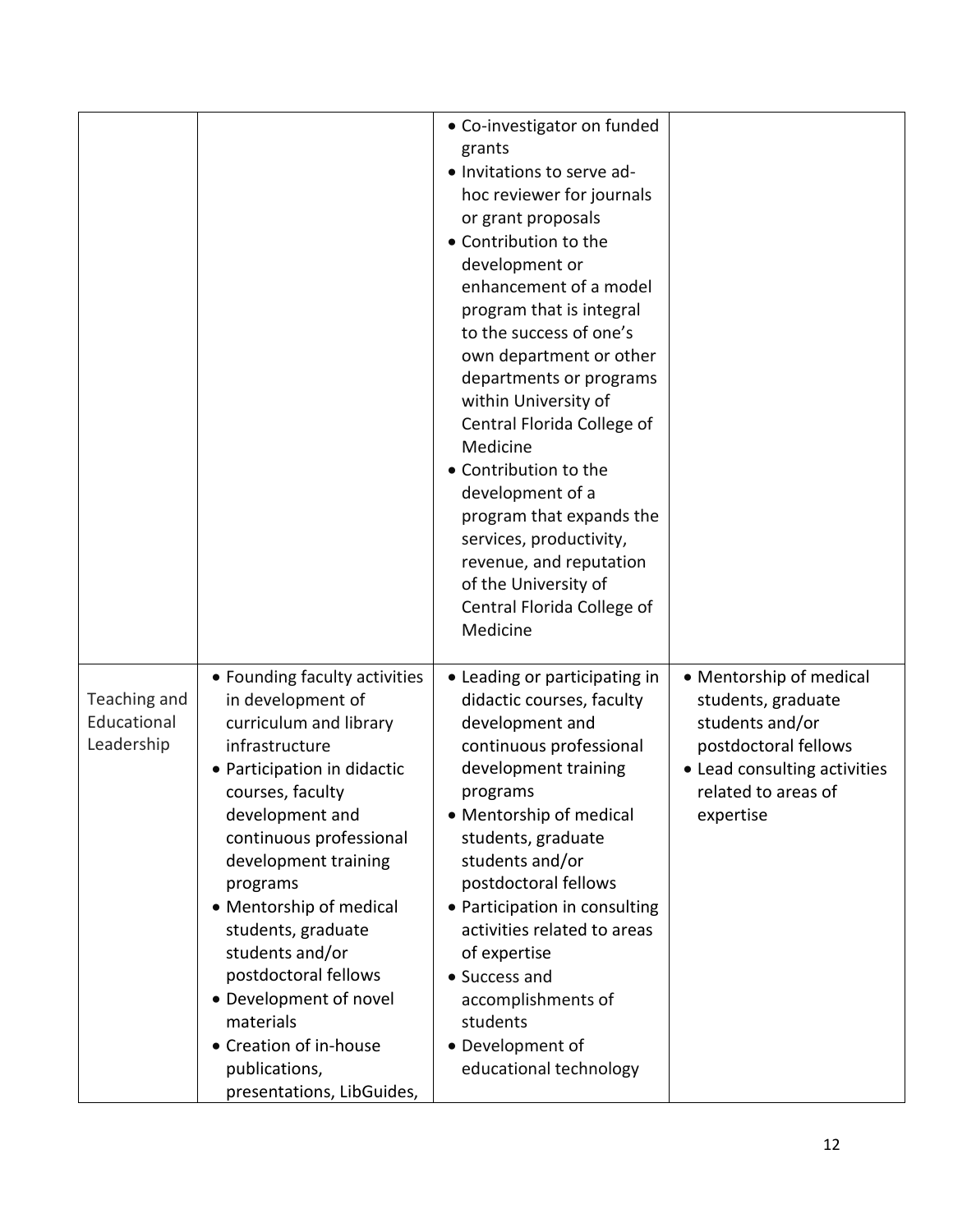|                    | reports, papers for<br>courses and websites<br>• Instruct students through<br>Personal Librarian<br>Program                                                                                                                                                                                                                        | • Contribution to the<br>development or<br>enhancement of a model<br>program that is integral<br>to the success of one's<br>own department or other<br>departments or programs<br>within the College of<br>Medicine<br>• Contribution to the<br>development of a<br>program that expands the<br>services, productivity,<br>revenue, and reputation<br>of the College of<br>Medicine                                                                                                                                                                                                                                                                                        |                                                                                                                                                                                                                                                                                                                                                                                                                           |
|--------------------|------------------------------------------------------------------------------------------------------------------------------------------------------------------------------------------------------------------------------------------------------------------------------------------------------------------------------------|----------------------------------------------------------------------------------------------------------------------------------------------------------------------------------------------------------------------------------------------------------------------------------------------------------------------------------------------------------------------------------------------------------------------------------------------------------------------------------------------------------------------------------------------------------------------------------------------------------------------------------------------------------------------------|---------------------------------------------------------------------------------------------------------------------------------------------------------------------------------------------------------------------------------------------------------------------------------------------------------------------------------------------------------------------------------------------------------------------------|
| Library<br>Service | • Founding faculty activities<br>in development<br>curriculum and library<br>infrastructure<br>• Demonstrate expertise<br>and accomplishments<br>related to one or more<br>fields of specialization<br>• Exhibit autonomy in<br>supporting assigned<br>faculty and student<br>groups through the<br>Personal Librarian<br>Program. | • Recognition by peers for<br>subject or professional<br>expertise<br>· Liaison with vendors and<br>partners to establish<br>innovative programs<br>· Host state-wide, regional<br>or national conferences,<br>meetings and/or<br>workshops<br>· Invitations to serve on<br>local, or regional library-<br>related associations,<br>committees or task forces<br>• Invitations to present at<br>state-wide and/or<br>regional meetings<br>• Exhibit autonomy in<br>supporting the Personal<br>Librarian Program and<br>new library initiatives<br>• Contribution to the<br>development or<br>enhancement of a model<br>program that is integral<br>to the success of one's | • Recognition by national<br>peers for subject or<br>professional expertise<br>· Invitations to serve on<br>national library-related<br>associations, committees<br>or task forces<br>• Invitations to present at<br>national meetings.<br>• Lead in the development<br>of new library programs<br>and initiatives<br>• National recognition for<br>library innovations<br>• Serve as a consultant for<br>other libraries |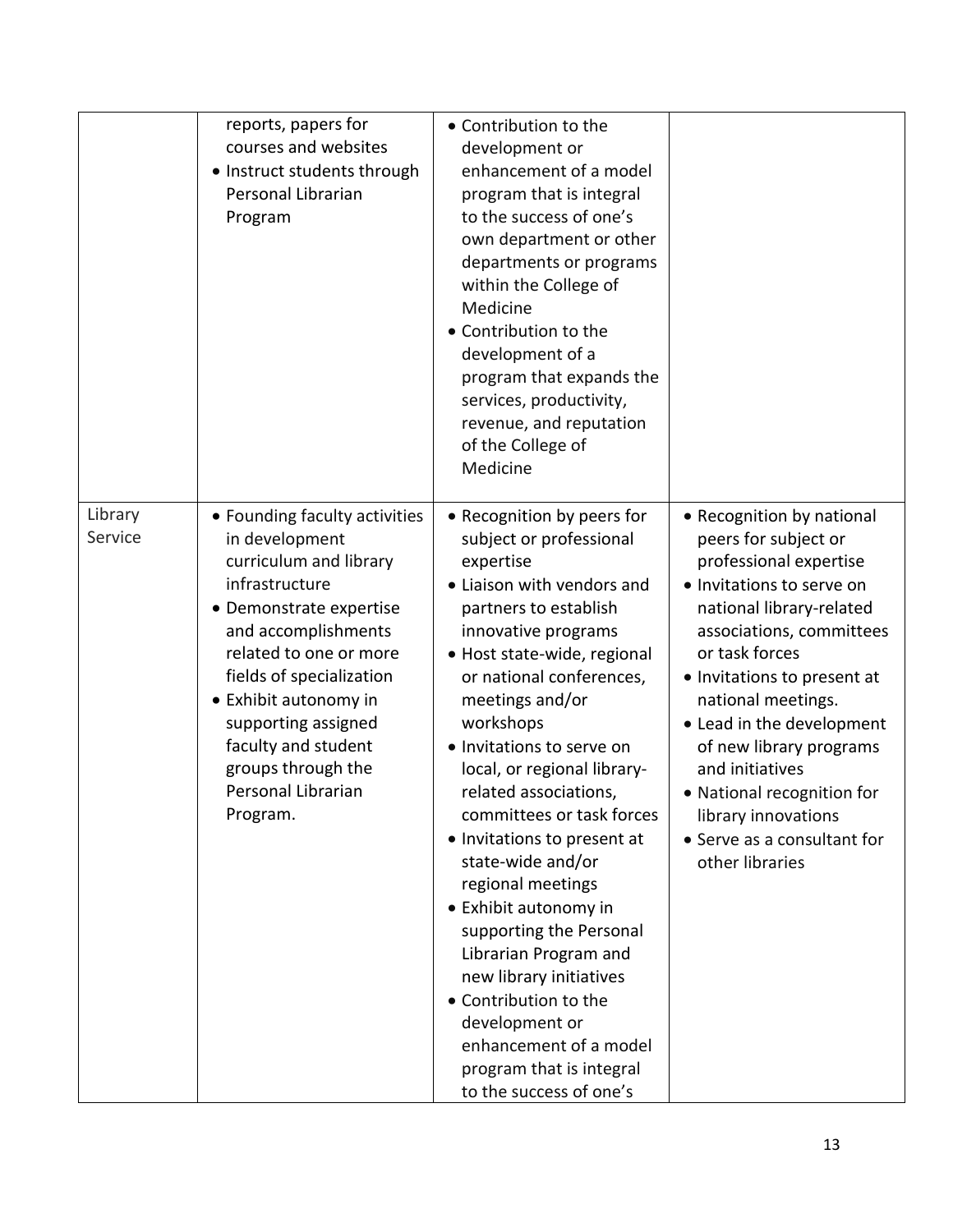|                                                     |                                                                                                                                                                                                                                                                                             | own department or other<br>departments or programs<br>within the College of<br>Medicine<br>• Contribution to the<br>development of a<br>program that expands the<br>services, productivity,<br>revenue, and reputation<br>of the College of<br>Medicine                                                                                                                                                                                                                                                                                                               |                                                                                                                                                                                                                                                                                                                                                                                                                                                                                                                                                                                                                                          |
|-----------------------------------------------------|---------------------------------------------------------------------------------------------------------------------------------------------------------------------------------------------------------------------------------------------------------------------------------------------|-----------------------------------------------------------------------------------------------------------------------------------------------------------------------------------------------------------------------------------------------------------------------------------------------------------------------------------------------------------------------------------------------------------------------------------------------------------------------------------------------------------------------------------------------------------------------|------------------------------------------------------------------------------------------------------------------------------------------------------------------------------------------------------------------------------------------------------------------------------------------------------------------------------------------------------------------------------------------------------------------------------------------------------------------------------------------------------------------------------------------------------------------------------------------------------------------------------------------|
| Service<br>Activities and<br>Academic<br>Leadership | • Membership on<br>departmental, college,<br>and/or university<br>committees<br>• Participation in activities<br>such as accreditation,<br>strategic planning,<br>assessment, or<br>institutional effectiveness<br>programs<br>• Interviewing prospective<br>students for COM<br>admissions | • Membership on<br>committees of affiliated<br>institutions<br>• Provision of continuing<br>education programs for<br>community and/or<br>university<br>• Recognition from regional<br>or national medical<br>education or library<br>societies<br>• Service to local<br>community organizations<br>• Development of<br>programs that promote<br>diversity<br>• Unpaid ad hoc reviewing<br>of journal articles and/or<br>grant proposals<br>• Demonstration of<br>attainment of<br>benchmarks for<br>successful change (i.e.,<br><b>AAMC</b> graduation<br>questions) | • Membership on national<br>academic, medical, or<br>research committees<br>• Chair of departmental,<br>college, and/or university<br>committees<br>• Officer/leadership of<br>national academic,<br>medical, or research<br>organizations<br>• Recognition from national<br>service societies<br>• Organization of teaching<br>workshops, seminars,<br>and/or professional<br>meetings<br>· Unpaid service as journal<br>editor, book editor, or<br>member of journal<br>editorial board<br>• Service as director, or<br>associate director in<br>established<br>units/departments<br>• Representation of COM in<br>official activities |